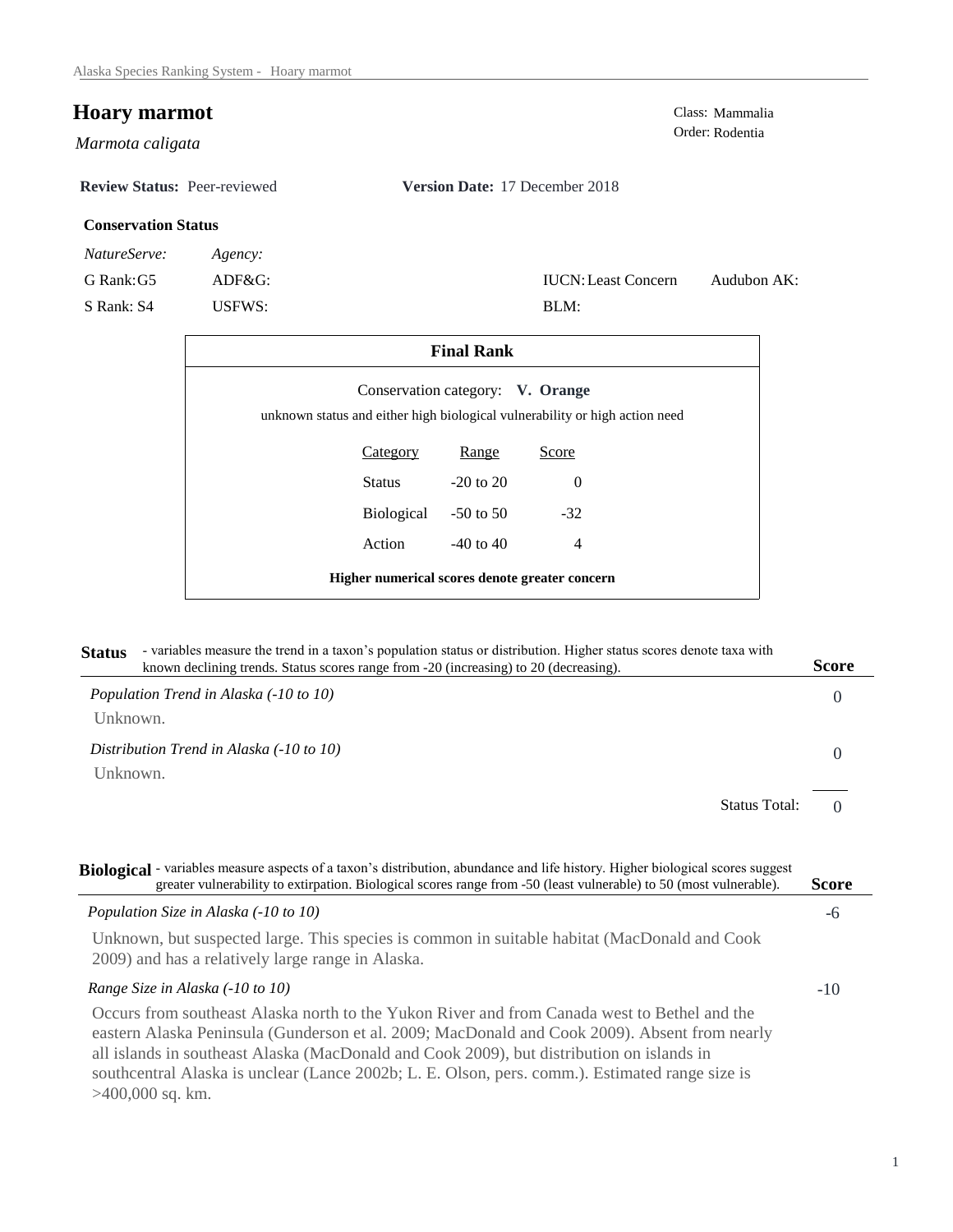| Population Concentration in Alaska (-10 to 10)                                                                                                                                                                                                                                                                                                                                                                                                                                                                                                                                                                                                                                                                                                                                                                                                           | $-10$          |
|----------------------------------------------------------------------------------------------------------------------------------------------------------------------------------------------------------------------------------------------------------------------------------------------------------------------------------------------------------------------------------------------------------------------------------------------------------------------------------------------------------------------------------------------------------------------------------------------------------------------------------------------------------------------------------------------------------------------------------------------------------------------------------------------------------------------------------------------------------|----------------|
| Colonial, but population does not concentrate (Barash 1974; Braun et al. 2011).                                                                                                                                                                                                                                                                                                                                                                                                                                                                                                                                                                                                                                                                                                                                                                          |                |
| Reproductive Potential in Alaska                                                                                                                                                                                                                                                                                                                                                                                                                                                                                                                                                                                                                                                                                                                                                                                                                         |                |
| Age of First Reproduction (-5 to 5)                                                                                                                                                                                                                                                                                                                                                                                                                                                                                                                                                                                                                                                                                                                                                                                                                      | $-3$           |
| Reaches sexual maturity at 3 years old (Blumstein and Armitage 1999; Kyle et al. 2007; Braun et<br>al. 2011).                                                                                                                                                                                                                                                                                                                                                                                                                                                                                                                                                                                                                                                                                                                                            |                |
| Number of Young (-5 to 5)                                                                                                                                                                                                                                                                                                                                                                                                                                                                                                                                                                                                                                                                                                                                                                                                                                | 1              |
| Litter size ranges from 2 to 5 (Braun et al. 2011). Recent evidence suggests that females are annual<br>breeders (Kyle et al. 2007; Patil et al. 2015).                                                                                                                                                                                                                                                                                                                                                                                                                                                                                                                                                                                                                                                                                                  |                |
| Ecological Specialization in Alaska                                                                                                                                                                                                                                                                                                                                                                                                                                                                                                                                                                                                                                                                                                                                                                                                                      |                |
| Dietary $(-5 \text{ to } 5)$                                                                                                                                                                                                                                                                                                                                                                                                                                                                                                                                                                                                                                                                                                                                                                                                                             | $-5$           |
| Herbivorous. On the Kenai Peninsula, Hansen (1975) identified more than 15 species of plants<br>eaten by hoary marmots. Sedges and fescue grass are preferentially consumed (Hansen 1975;<br>Holmes 1984). The importance of other plants such as alpine arnica, fleabane, fireweed, and<br>legumes seems to vary depending on location and season (Hansen 1975; Holmes 1984).                                                                                                                                                                                                                                                                                                                                                                                                                                                                           |                |
| Habitat $(-5 \text{ to } 5)$                                                                                                                                                                                                                                                                                                                                                                                                                                                                                                                                                                                                                                                                                                                                                                                                                             | 1              |
| Typically found at high elevations in alpine meadows on steep, rocky slopes, outcrops, and talus<br>(Holmes 1984; Lance 2002b; MacDonald and Cook 2009; Braun et al. 2011). In southcentral<br>Alaska, also found along rocky beaches (Lance 1991, qtd. in Lance 2002b; Cook and MacDonald<br>2005). The northern extent of its distribution is likely limited by the ecologically similar Alaska<br>marmot (Gunderson et al. 2009).                                                                                                                                                                                                                                                                                                                                                                                                                     |                |
|                                                                                                                                                                                                                                                                                                                                                                                                                                                                                                                                                                                                                                                                                                                                                                                                                                                          | $-32$          |
| <b>Biological Total:</b>                                                                                                                                                                                                                                                                                                                                                                                                                                                                                                                                                                                                                                                                                                                                                                                                                                 |                |
| Action - variables measure current state of knowledge or extent of conservation efforts directed toward a given taxon.                                                                                                                                                                                                                                                                                                                                                                                                                                                                                                                                                                                                                                                                                                                                   |                |
| Higher action scores denote greater information needs due of lack of knowledge or conservation action. Action<br>scores range from -40 (lower needs) to 40 (greater needs).                                                                                                                                                                                                                                                                                                                                                                                                                                                                                                                                                                                                                                                                              | <b>Score</b>   |
| Management Plans and Regulations in Alaska (-10 to 10)                                                                                                                                                                                                                                                                                                                                                                                                                                                                                                                                                                                                                                                                                                                                                                                                   | $-10$          |
| Marmots are classified as furbearers and can be trapped with no closed season or bag limit (ADFG<br>2018d). However, the meat or hide must be salvaged for human use (ADFG 2018d).                                                                                                                                                                                                                                                                                                                                                                                                                                                                                                                                                                                                                                                                       |                |
|                                                                                                                                                                                                                                                                                                                                                                                                                                                                                                                                                                                                                                                                                                                                                                                                                                                          |                |
| Knowledge of Distribution and Habitat in Alaska (-10 to 10)                                                                                                                                                                                                                                                                                                                                                                                                                                                                                                                                                                                                                                                                                                                                                                                              | 2              |
| The northern distribution of the hoary marmot was recently investigated and clarified by Gunderson<br>et al. (2009), and extended the known northern limit of this species' range. The distribution of hoary<br>marmots on islands is unclear. Surveys support the idea that hoary marmots are absent from several<br>islands in southeast Alaska (Blejwas et al. 2014), but recent fieldwork suggests that they occur on<br>many more islands in southcentral Alaska than was previously thought (L. E. Olson, pers. comm.).<br>Additional specimens are needed from Glacier Bay and Montague Island to review subspecies<br>designations. Habitat associations have been described (see Habitat section above). Citizen science<br>data on marmot sightings are actively being collected to inform distribution<br>(http://www.alaskamarmoteers.org/). |                |
| Knowledge of Population Trends in Alaska (-10 to 10)                                                                                                                                                                                                                                                                                                                                                                                                                                                                                                                                                                                                                                                                                                                                                                                                     |                |
| Not currently monitored.                                                                                                                                                                                                                                                                                                                                                                                                                                                                                                                                                                                                                                                                                                                                                                                                                                 | 10             |
| Knowledge of Factors Limiting Populations in Alaska (-10 to 10)                                                                                                                                                                                                                                                                                                                                                                                                                                                                                                                                                                                                                                                                                                                                                                                          | $\overline{2}$ |

Little is known about the population dynamics of hoary marmots in Alaska. Overwinter mortality may be a particularly important component of annual survival, especially for juveniles (Patil et al.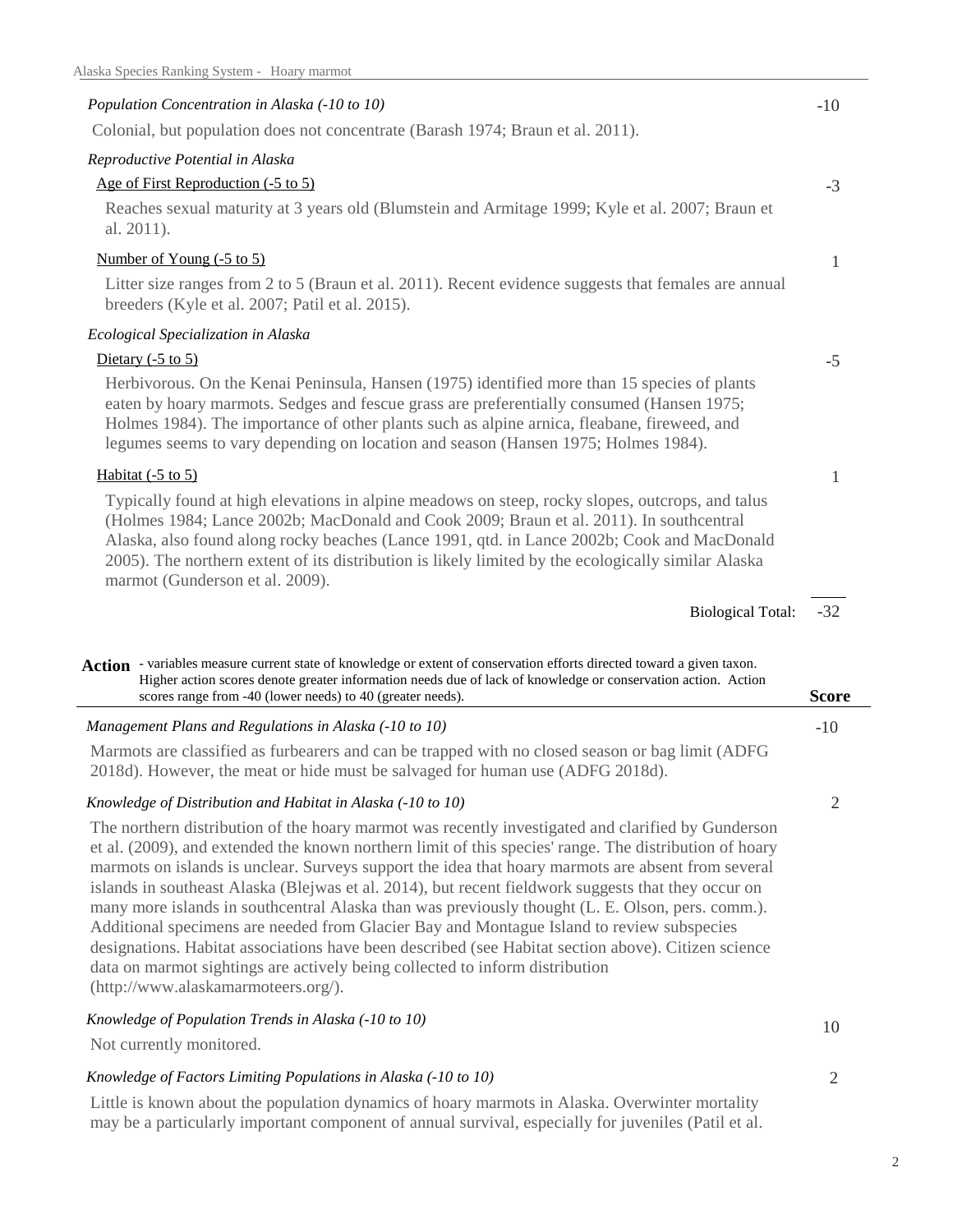2013; Patil et al. 2015; Lee et al. 2016). Winter severity (Patil et al. 2013), group size (Lee et al. 2016), and body mass (Patil et al. 2013; Zervanos et al. 2014) may all play a role in determining overwinter survival. Winter severity may also affect fecundity, such that females maintain annual breeding at the expense of larger litter sizes (Patil et al. 2015). Many studies have investigated social competition and reproductive suppression in marmots (reviewed in Armitage 2014). In male hoary marmots, agonistic behaviors between males may promote dispersal and restrict access to mates (Barash 1974a; 1974b; Kyle et al. 2007). Reproductive suppression in females does not appear to be density-dependent (Patil et al. 2015), but it is unclear whether non-reproductive females are responding to limited resources or to social suppression (Wasser and Barash 1983; Allainé 2000; Kyle et al. 2007). Predation rates are unknown, but the hoary marmot may be an important prey species for wolves when ungulate populations are low (Braun et al. 2011). The availability of suitable burrows may affect seasonal movements (Barash 1974a) and mating systems (Wasser and Barash 1983).

As an alpine species, marmots are thought to be very sensitive to the effects of climate change (Johnston et al. 2012; Hope et al. 2015), and suitable habitat in Alaska is expected to decrease by the end of this century (Hope et al. 2015). Low dispersal ability, habitat specialization, and low rates of genetic and phenotypic variation in Alaskan populations may limit their ability to adapt to climate change (Lanier et al. 2015a). Current research in Alaska is investigating the effects of hibernation timing on population dynamics, and previous studies have considered the genetic diversity of hoary marmots in the context of their post-glacial history (Lanier et al. 2015; Knowles et al. 2016) and gene flow between closely related marmot species (Kerhoulas et al. 2015).

> 4 Action Total:

| biological or management questions.   |                   |  |
|---------------------------------------|-------------------|--|
| Harvest:                              | Not substantial   |  |
| <b>Seasonal Occurrence:</b>           | Year-round        |  |
| <b>Taxonomic Significance:</b>        | Monotypic species |  |
| % Global Range in Alaska:             | $>10\%$           |  |
| % Global Population in Alaska: 25-74% |                   |  |
|                                       |                   |  |

Supplemental Information - variables do not receive numerical scores. Instead, they are used to sort taxa to answer specific

## **References**

**Peripheral:** No

Alaska Department of Fish and Game (ADFG). 2020b. 2020-2021 Alaska trapping regulations. Alaska Department of Fish and Game. Juneau, AK, USA.

Allainé, D. 2000. Sociality, mating system and reproductive skew in marmots: evidence and hypotheses. Behavioural Processes 51(1–3):21–34. DOI: 10.1016/S0376-6357(00)00116-9

Armitage, K. B. 2014. Marmot biology: sociality, individual fitness, and population dynamics. Cambridge University Press, Cambridge, UK.

Barash, D. P. 1974a. The social behaviour of the hoary marmot (Marmota caligata). Animal Behaviour 22(1):256-261. DOI: 10.1016/S0003-3472(74)80077-1

Blejwas, K., J. Cook, K. LaBounty, C. Pohl, and D. Sikes. 2014b. Baseline community surveys of alpine and subalpine habitats in Southeast Alaska. Federal Aid Annual Performance Report 1 July 2013–30 June 2014, State Wildlife Grant Project T-21-1-14.0. Division of Wildlife Conservation, Alaska Department of Fish and Game, Juneau, AK, USA.

Blumstein, D. T., and K. B. Armitage. 1999. Cooperative breeding in marmots. Oikos 84(3):369-382. DOI: 10.2307/3546418.